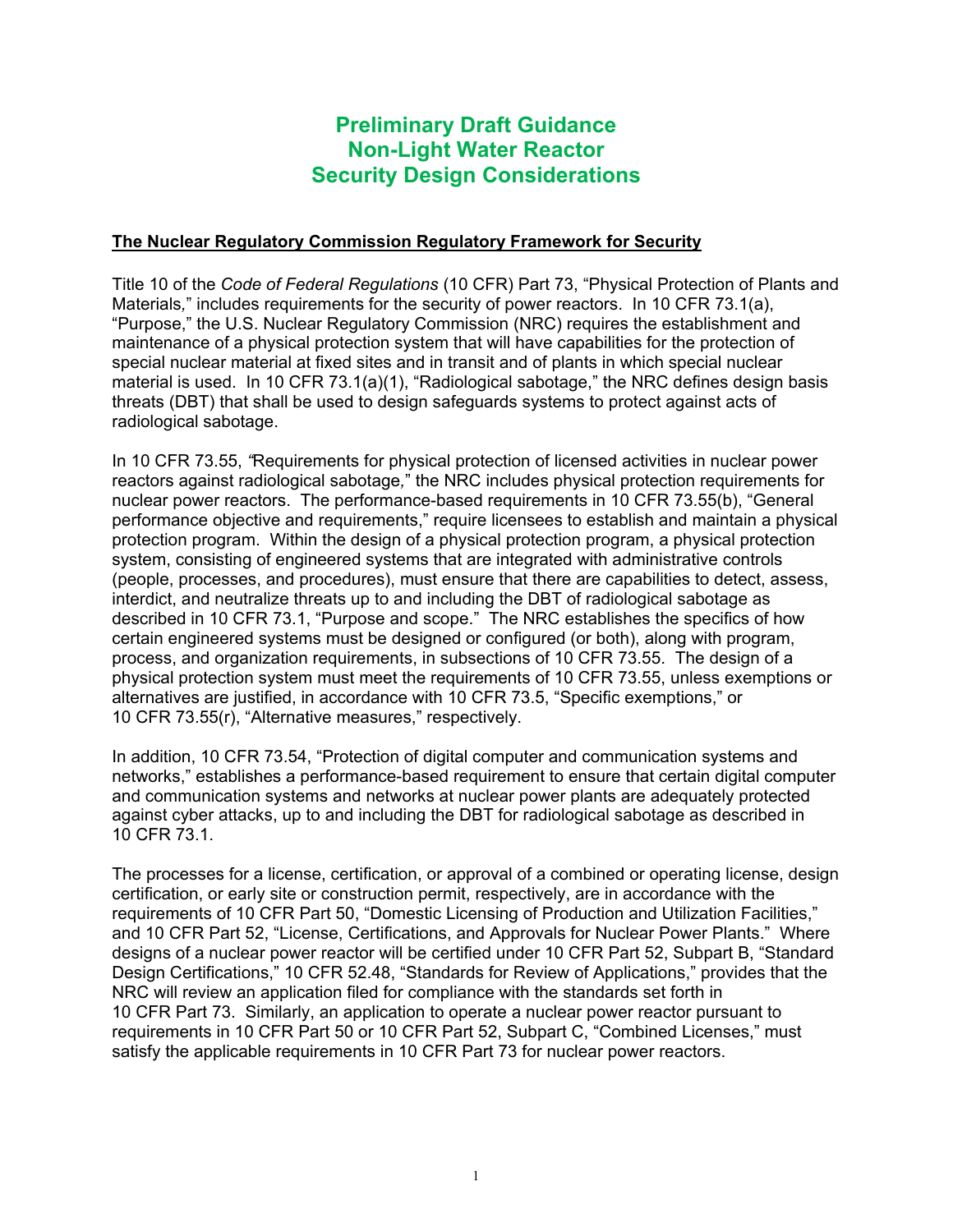### **NRC Policy on Advanced Reactors—Security**

The Commission's "Policy Statement on the Regulation of Advanced Reactors," (73 FR 60612; October 14, 2008) states that the design of advanced reactors should "include considerations for safety and security requirements together in the design process such that security issues (e.g., newly identified threats of terrorist attacks) can be effectively resolved through facility design and engineered security features, and formulation of mitigation measures, with reduced reliance on human actions."

The integration of safety and security should consider the effects of the design of physical security-related structures, systems, and components (SSCs) on safety-related SSCs and required operator actions, including emergency response. Similarly, the integration should account for the effects of the design of the nuclear power plant on the security-related SSCs and the required security response to achieve their functions. This integration includes the site layout and locations of safety-related SSCs and buildings.

### **Security Design Considerations for Non-Light Water Reactors**

This document sets forth a set of security design considerations that a designer should consider while developing the facility design. The NRC staff is using the term "security design considerations" to distinguish them from the general design criteria (GDC) in 10 CFR Part 50, Appendix A, "General Design Criteria for Nuclear Power Plants." The GDC establish minimum requirements for the principal design criteria for water-cooled nuclear reactors. There are no GDC for security in 10 CFR Part 50, Appendix A.

To establish guidance for designers to identify opportunities for resolving security issues through the facility design, engineered security features, formulation of mitigation measures, and reduced reliance on human actions, the NRC staff considered the requirements in 10 CFR Part 73 that are related to the design of engineered systems that provide key security functions for protecting a nuclear power plant against the DBT external assaults. The NRC staff then identified considerations significant for the design of systems to achieve their intended security functions. The design considerations were informed by requirements in 10 CFR Part 73 as well as existing guidance. Similarly, the design considerations identified for cyber security highlight the concepts a system architect or designer may consider in developing protection for digital computer and communication systems at nuclear power plants.

These considerations, if adequately implemented through detailed design, along with the adequate implementation of administrative controls and security programs, are one way to protect a nuclear power reactor against the DBT for radiological sabotage. These considerations do not limit designers or applicants from applying other methods or approaches in designing engineered systems to perform intended security functions. Consistent with the Commission's "Policy Statement on the Regulation of Advanced Reactors," these considerations should be considered early in the design process.

### **Process**

The NRC staff believes that obtaining public comments on this preliminary draft version will be beneficial. Therefore, the security design considerations, along with the NRC's initial rationale for each, are being made available for comment. After receiving and considering comments, the NRC staff intends to include the security design considerations in a guidance document that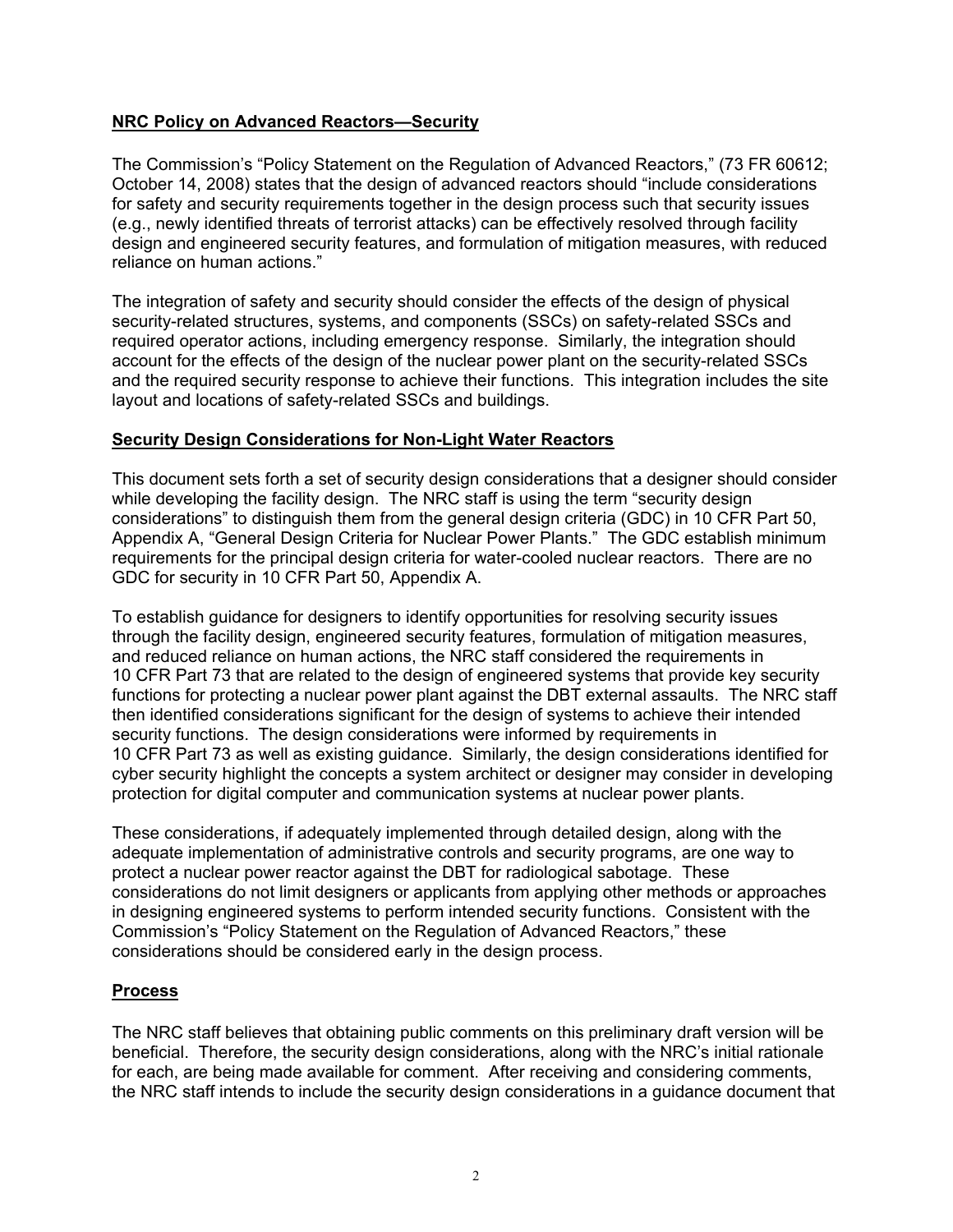is being developed for advanced reactor design criteria for non-light water reactors (non-LWRs). On April 7, 2016, the NRC issued the draft "Advanced Non-Light Water Reactor Design Criteria" (Agencywide Documents Access and Management System Accession No. ML16096A420) for a 60-day informal public comment period. These design criteria address the safety aspects of non-LWRs. The NRC staff intends that the guidance document will include both safety design criteria and security design considerations.

As part of this process, the NRC will make this draft guidance document available for public comment through a *Federal Register* notice. After receiving and considering public comments on the draft guidance, the NRC staff intends to issue a final document that will provide guidance to non-LWR applicants to use when developing appropriate principal design criteria for their facilities.

Please note that some of the referenced documents within the security design considerations are not publicly available because they contain safeguards information, security-related information, or other types of information that the NRC cannot release to the public.

## **Topics Open for Comment**

The table below, "DRAFT Non-LWR Physical and Cyber Security Design Considerations –- March 2017," includes the specific information on which the NRC is seeking comment. The table consists of seven physical security design considerations (1-7) and three cyber security design considerations (8-10), along with the NRC staff's rationale for each consideration.

Additionally, the NRC is seeking comment on whether the scope of the security design considerations should be broader or narrower, based on the specifics of the designs of the non-LWR technologies under development. Commenters may also submit suggestions on general principles and good practices for designs of engineered SSCs to achieve physical and cyber security functions identified in the security design considerations.

### **Commenting Instructions**

Please refer to the associated *Federal Register* notice for instructions on providing comments.

### **Paperwork Reduction Act Statement**

This draft guidance document contains information collection requirements that are subject to the Paperwork Reduction Act of 1995 (44 U.S.C. 3501 et seq.). These information collections were approved by the Office of Management and Budget (OMB), approval number 3150-0002.

#### **Public Protection Notification**

The NRC may not conduct or sponsor, and a person is not required to respond to, a collection of information unless the document requesting or requiring the collection displays a currently valid OMB control number.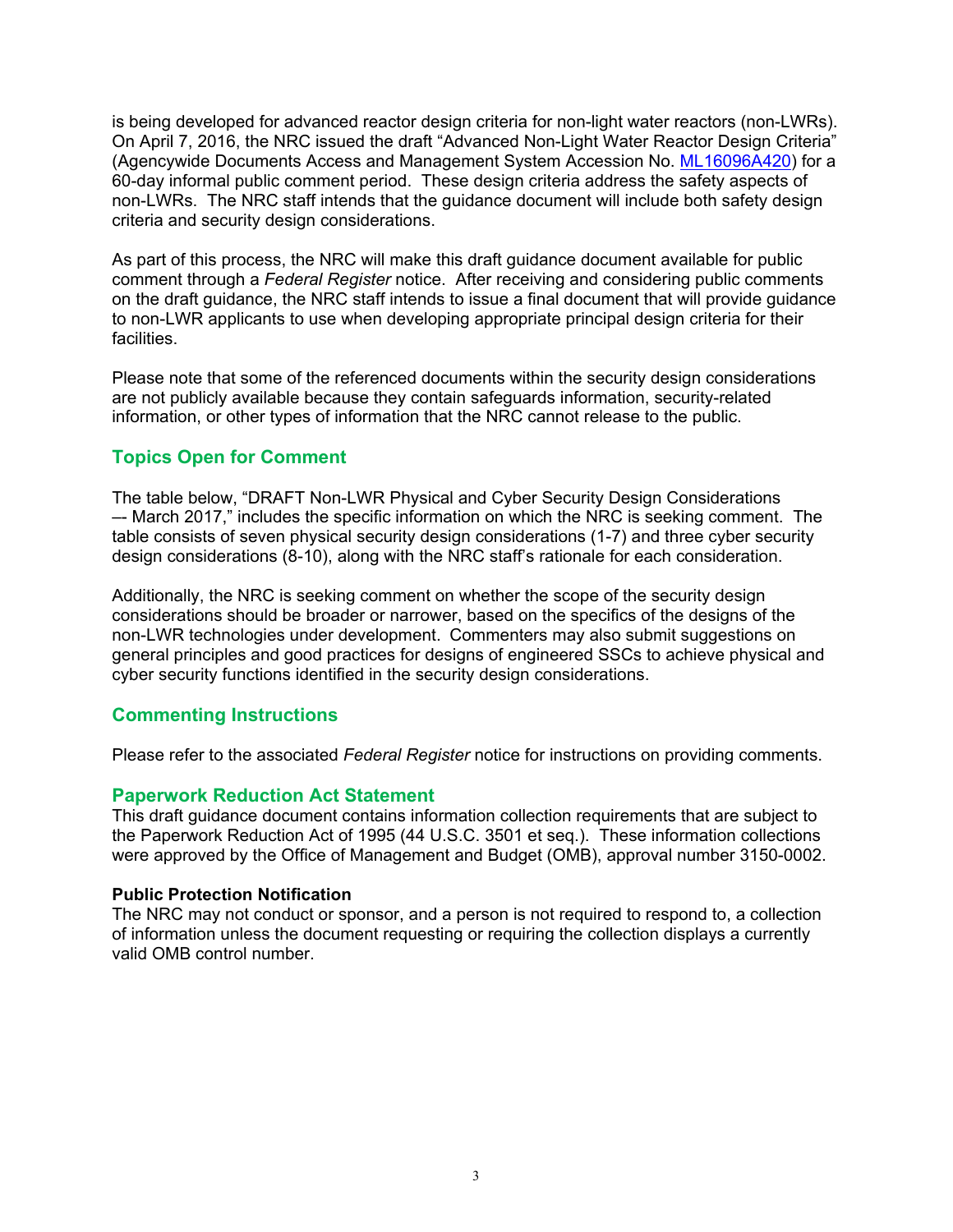|              | <b>VIII. Security</b>                                                                                                                                                                                                                                                                                                                                                                                                                                                                                                                                                                                                                                                                                                                                                                                                                                                                                                                                                                                                                       |
|--------------|---------------------------------------------------------------------------------------------------------------------------------------------------------------------------------------------------------------------------------------------------------------------------------------------------------------------------------------------------------------------------------------------------------------------------------------------------------------------------------------------------------------------------------------------------------------------------------------------------------------------------------------------------------------------------------------------------------------------------------------------------------------------------------------------------------------------------------------------------------------------------------------------------------------------------------------------------------------------------------------------------------------------------------------------|
| No.          | <b>Security Design Consideration Language/Rationale</b>                                                                                                                                                                                                                                                                                                                                                                                                                                                                                                                                                                                                                                                                                                                                                                                                                                                                                                                                                                                     |
| $\mathbf 1$  | Intrusion detection systems. The design of physical security structures, systems, and components relied on for interior and exterior<br>intrusion detection functions should provide assurance of detecting unauthorized access into vital and protected areas. The design<br>should apply the principle of diversity necessary for the reliability and availability of systems and components to achieve the intended<br>intrusion detection functions.                                                                                                                                                                                                                                                                                                                                                                                                                                                                                                                                                                                    |
|              | Rationale                                                                                                                                                                                                                                                                                                                                                                                                                                                                                                                                                                                                                                                                                                                                                                                                                                                                                                                                                                                                                                   |
|              | Engineered intrusion detection systems (internal and external) are relied on for detecting unauthorized access into vital and protected<br>areas. The initiation of plant security response begins and is based on this critical detection element of a physical protection system.<br>A design that is reliable and available can provide assurance that intrusion detection functions can address the performance-based<br>regulatory requirements of 10 CFR 73.55(b), "General performance objective and requirements." In addition, 10 CFR 73.55(i),<br>'Detection and assessment systems," addresses the establishment and maintenance of intrusion detection systems that satisfy the<br>requirements of 10 CFR 73.55(b) and provide, at all times, the capability to detect unauthorized persons and to facilitate the effective<br>implementation of the licensee's protective strategy.                                                                                                                                            |
|              | The design considerations are informed by guidance found in, but not limited to, Regulatory Guide (RG) 5.44, "Perimeter Intrusion<br>Alarm Systems"; RG 5.76, "Physical Protection Programs at Nuclear Power Reactors"; NUREG-1959, "Intrusion Detection Systems<br>and Subsystems: Technical Information for NRC Licensees," issued March 2011; NUREG/CR-0543, "Central Alarm Station and<br>Secondary Alarm Station Planning Document," issued June 1980; NUREG/CR-4298, "Design and Installation of Computer Systems to<br>Meet the Requirements of 10 CFR 73.55," issued July 1985; NUREG/CR-1468, "Design Concepts for Independent Central Alarm<br>Station and Secondary Alarm Station Intrusion Detection Systems," issued in 1980; SAND99-2388, "Technology Transfer Manual-<br>Interior Intrusion Detection," issued in 1999; SAND99-2390, "Technology Transfer Manual-Alarm Communication and Display,"<br>issued September 1999; and SAND99-2391, "Technology Transfer Manual—Exterior Intrusion Detection," issued August 1999. |
| $\mathbf{2}$ | Intrusion assessment systems. The design of physical security structures, systems, and components relied on for intrusion<br>assessment functions should provide assurance of rapid remote assessment for determining cause and initiating appropriate security<br>responses. The design should apply the principle of diversity necessary for the reliability and availability of systems and components<br>to achieve the intended intrusion assessment functions.                                                                                                                                                                                                                                                                                                                                                                                                                                                                                                                                                                        |
|              | Rationale                                                                                                                                                                                                                                                                                                                                                                                                                                                                                                                                                                                                                                                                                                                                                                                                                                                                                                                                                                                                                                   |
|              | Engineered intrusion assessment systems are relied on by security personnel to assess intrusion alarms for unauthorized access into<br>vital and protected areas. The implementation of required plant security response relies on information provided by these systems for<br>protecting the nuclear power reactor against malevolent acts. A design that is reliable and available can provide assurance that<br>assessment functions can address the performance-based regulatory requirements of 10 CFR 73.55(b). In addition, 10 CFR 73.55(i)<br>addresses the establishment and maintenance of an assessment system that satisfies the design requirements of 10 CFR 73.55(b)                                                                                                                                                                                                                                                                                                                                                        |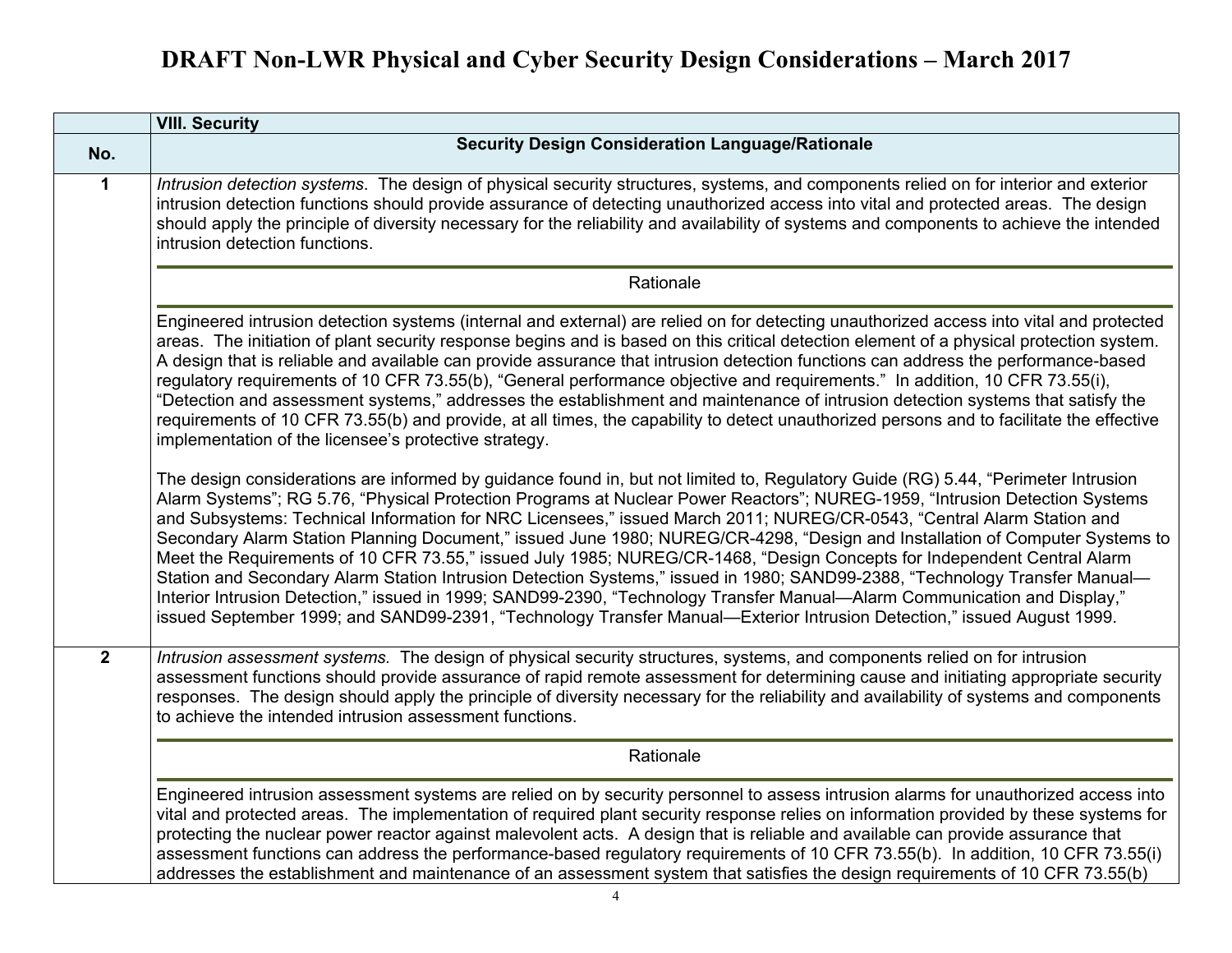|                         | <b>VIII. Security</b>                                                                                                                                                                                                                                                                                                                                                                                                                                                                                                                                                                                                                                                          |
|-------------------------|--------------------------------------------------------------------------------------------------------------------------------------------------------------------------------------------------------------------------------------------------------------------------------------------------------------------------------------------------------------------------------------------------------------------------------------------------------------------------------------------------------------------------------------------------------------------------------------------------------------------------------------------------------------------------------|
| No.                     | <b>Security Design Consideration Language/Rationale</b>                                                                                                                                                                                                                                                                                                                                                                                                                                                                                                                                                                                                                        |
|                         | and provides, at all times, the capability to assess unauthorized persons and facilitate the effective implementation of the protective<br>strategy.                                                                                                                                                                                                                                                                                                                                                                                                                                                                                                                           |
|                         | The design considerations are informed by guidance found in, but not limited to, RG 5.76, "Physical Protection Programs at Nuclear<br>Power Reactors"; NUREG-1959, "Intrusion Detection Systems and Subsystems: Technical Information for NRC Licensees," issued<br>March 2011; NUREG/CR-0543, "Central Alarm Station and Secondary Alarm Station Planning Document," issued June 1980; and<br>SAND99-2390, "Technology Transfer Manual-Alarm Communication and Display," issued September 1999.                                                                                                                                                                               |
| $\mathbf{3}$            | Security communication systems. The design of structures, systems, and components (e.g., dedicated or plant operations systems)<br>relied on for security communications should provide assurance of continuity and integrity of communications. Communication<br>systems should account for design basis threats that can interrupt or interfere with continuity or integrity of communications. The<br>design should apply the principles of redundancy and diversity.                                                                                                                                                                                                       |
|                         | Rationale                                                                                                                                                                                                                                                                                                                                                                                                                                                                                                                                                                                                                                                                      |
|                         | Engineered systems for communications (e.g., dedicated or plant operations systems) are relied on for coordinating the security<br>response to the design basis threat onsite and to request offsite assistance. A design that is reliable and available can provide<br>assurance that communication functions can address the performance-based regulatory requirements of 10 CFR 73.55(b). In<br>addition, 10 CFR 73.55(j), "Communication requirements," addresses the establishment and maintenance of continuous<br>communications capabilities with onsite and offsite resources to ensure effective command and control during both normal and<br>emergency situations. |
|                         | The design considerations are informed by guidance found in, but not limited to, RG 5.76, "Physical Protection Programs at Nuclear<br>Power Reactors"; NUREG-1959, "Intrusion Detection Systems and Subsystems: Technical Information for NRC Licensees," issued<br>March 2011; NUREG/CR-0543, "Central Alarm Station and Secondary Alarm Station Planning Document," issued June 1980;<br>SAND99-2390, "Technology Transfer Manual-Alarm Communication and Display," issued September 1999; and SAND99-2392,<br>"Technology Transfer Manual—Protecting Security Communications," issued August 1999.                                                                          |
| $\overline{\mathbf{4}}$ | Security delay systems. The design of structures, systems, and components relied on for delay functions should provide assurance<br>for security responses to adversary attacks. The design of security delay systems should be appropriately layered for defense-in-<br>depth.                                                                                                                                                                                                                                                                                                                                                                                                |
|                         | Rationale                                                                                                                                                                                                                                                                                                                                                                                                                                                                                                                                                                                                                                                                      |
|                         | Engineered structures, systems, and components are relied on to delay an adversary which provides security responders<br>opportunities to interdict or neutralize the design basis threat adversary. Sufficient delay times achieved by design of delay barrier<br>systems and plant configurations enable security responses to interrupt adversaries from completing tasks for radiological sabotage.                                                                                                                                                                                                                                                                        |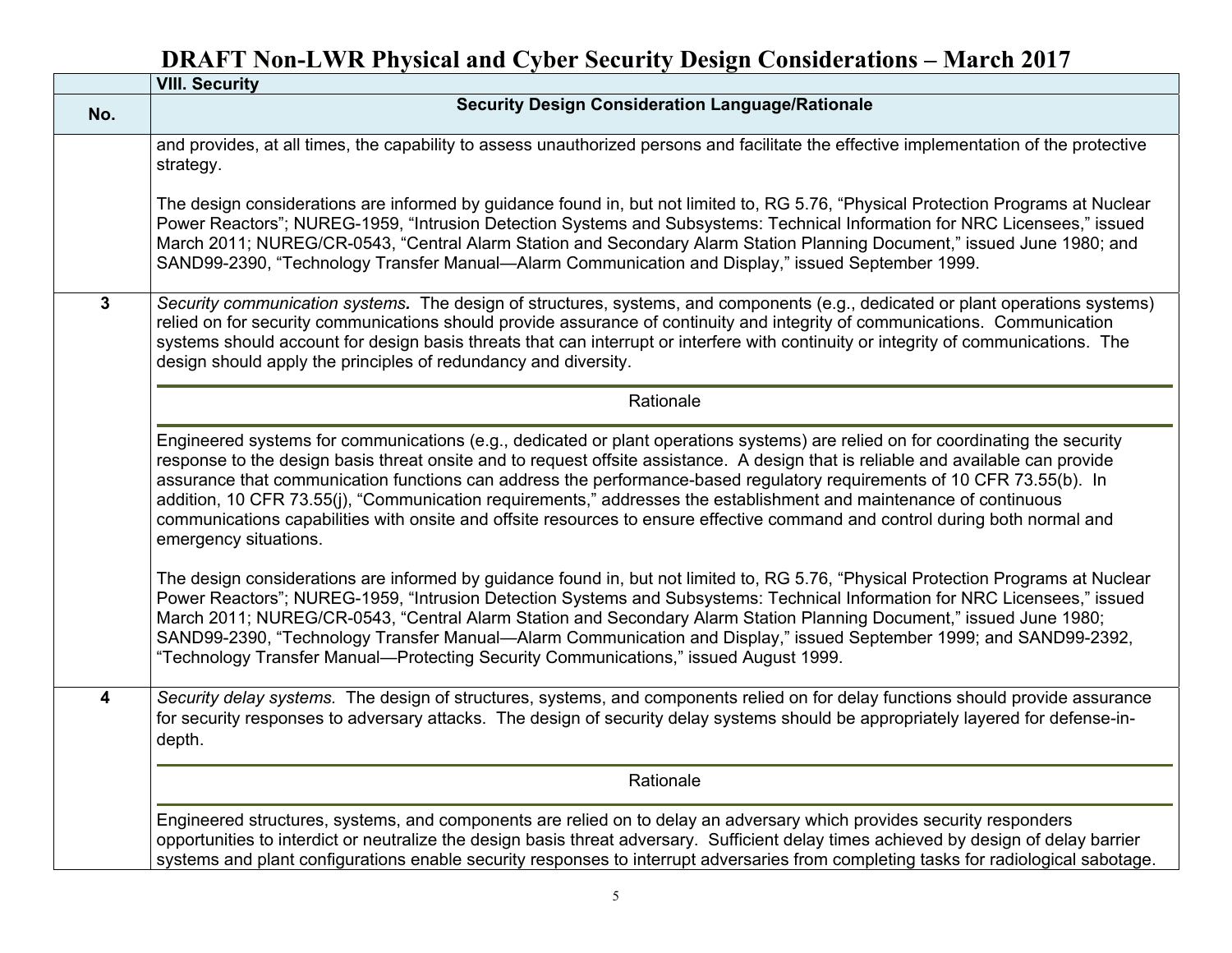|     | <b>VIII. Security</b>                                                                                                                                                                                                                                                                                                                                                                                                                                                                                                                                                                                                                                                                                                                                                                                                                              |
|-----|----------------------------------------------------------------------------------------------------------------------------------------------------------------------------------------------------------------------------------------------------------------------------------------------------------------------------------------------------------------------------------------------------------------------------------------------------------------------------------------------------------------------------------------------------------------------------------------------------------------------------------------------------------------------------------------------------------------------------------------------------------------------------------------------------------------------------------------------------|
| No. | <b>Security Design Consideration Language/Rationale</b>                                                                                                                                                                                                                                                                                                                                                                                                                                                                                                                                                                                                                                                                                                                                                                                            |
|     | This can provide assurance that the security response functions can address the performance-based regulatory requirements of<br>10 CFR 73.55(b). In addition, 10 CFR 73.55(e)(1)(i), "Physical barriers," addresses the design, construction, installation and<br>maintenance of physical barriers necessary to control access into physical areas for which access must be controlled or denied to<br>satisfy the physical protection program design requirements of 10 CFR 73.55(b).                                                                                                                                                                                                                                                                                                                                                             |
|     | The design considerations are informed by guidance found in, but not limited to, RG 5.76, "Physical Protection Programs at Nuclear<br>Power Reactors"; NUREG/CR-0543, "Central Alarm Station and Secondary Alarm Station Planning Document," issued June 1980;<br>SAND2007-5591, "Nuclear Power Plant Security Assessment Technical Manual," issued September 2007; and "SAND2001-2168,<br>"Technology Transfer Manual—Access Delay Manual," Volume I, issued August 2001.                                                                                                                                                                                                                                                                                                                                                                         |
| 5   | Security response. The design of engineered physical security structures, systems, and components performing neutralization<br>functions and engineered fighting positions relied on to protect security personnel performing neutralization functions should provide<br>overlapping fields of fire. The design configuration should provide layers of opportunities for security response, with each layer<br>assuring that a single failure does not result in the loss of capability to neutralize the design basis threat adversary.                                                                                                                                                                                                                                                                                                           |
|     | Rationale                                                                                                                                                                                                                                                                                                                                                                                                                                                                                                                                                                                                                                                                                                                                                                                                                                          |
|     | Engineered structures, systems, and components are relied on to protect security responders performing neutralization functions.<br>Engineered remotely-controlled weapon platform systems capable of neutralization functions are a means of reducing reliance on<br>human actions (i.e., security staff). A design that is reliable and available can provide assurance that engineered systems relied on for<br>security responses can address the performance-based regulatory requirements of 10 CFR 73.55(b). In addition, 10 CFR 73.55(k),<br>"Response requirements," addresses the establishment and maintenance, at all times, of properly equipped personnel to interdict and<br>neutralize threats up to and including the design basis threat of radiological sabotage to prevent significant core damage and spent<br>fuel sabotage. |
|     | The design considerations are informed by guidance found in, but not limited to, RG 5.76, "Physical Protection Programs at Nuclear<br>Power Reactors"; RG 5.54, "Standard Format and Content of Safeguards Contingency Plans for Nuclear Power Plants"; NUREG/CR-<br>0543, "Central Alarm Station and Secondary Alarm Station Planning Document," issued June 1980; SAND2007-5591, "Nuclear Power<br>Plant Security Assessment Technical Manual," issued September 2007; "SAND2001-2168, "Technology Transfer Manual-Access<br>Delay Manual," Volume I, issued August 2001; and IROW-002, "Performance Specification System Specifications for the Interagency<br>Remotely Operated Weapon Systems (IROWS)".                                                                                                                                       |
| 6   | Control measures protecting against land and waterborne vehicle bomb assaults. The design of physical security structures, systems,<br>and components, in conjunction with site-specific natural features, that are relied on to protect against a design basis threat land<br>vehicle and waterborne vehicle bomb assault should provide assurance for the protection of the reactor building and structures<br>containing safety related structures, systems, and components from explosive effects that are based on the maximum design basis<br>threat quantity of explosives. The vehicle control measures (passive and active barrier systems) to deny land or waterborne vehicle                                                                                                                                                            |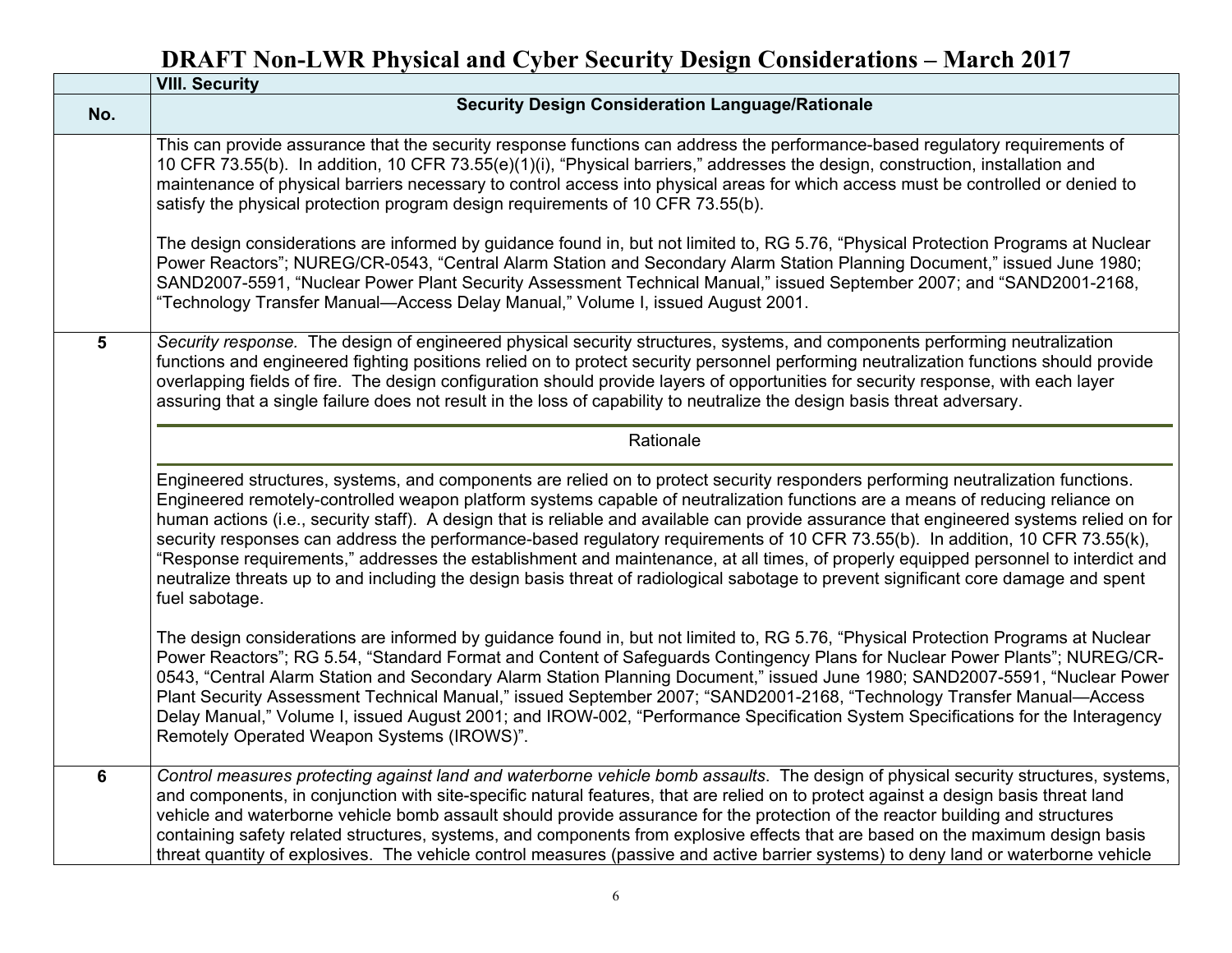|                | <b>VIII. Security</b>                                                                                                                                                                                                                                                                                                                                                                                                                                                                                                                                                                                                                                                                                                                                                                                                                                                                        |
|----------------|----------------------------------------------------------------------------------------------------------------------------------------------------------------------------------------------------------------------------------------------------------------------------------------------------------------------------------------------------------------------------------------------------------------------------------------------------------------------------------------------------------------------------------------------------------------------------------------------------------------------------------------------------------------------------------------------------------------------------------------------------------------------------------------------------------------------------------------------------------------------------------------------|
| No.            | <b>Security Design Consideration Language/Rationale</b>                                                                                                                                                                                                                                                                                                                                                                                                                                                                                                                                                                                                                                                                                                                                                                                                                                      |
|                | bomb assaults should be located at a bounding minimum safe stand-off distance to adequately protect all structures, systems, and<br>components required for safety and security.                                                                                                                                                                                                                                                                                                                                                                                                                                                                                                                                                                                                                                                                                                             |
|                | Rationale                                                                                                                                                                                                                                                                                                                                                                                                                                                                                                                                                                                                                                                                                                                                                                                                                                                                                    |
|                | Engineered physical barriers (active and passive systems) are relied on to protect the reactor, the spent fuel pool, and other systems,<br>structures, and components against the design basis threat land vehicle and waterborne vehicle bomb assaults. A design that is<br>reliable and available can provide assurance for protection against vehicle bomb assaults that can address the performance-based<br>regulatory requirements of 10 CFR 73.55(b). Consistent with the physical protection program design requirements of<br>10 CFR 73.55(b), and in accordance with a site-specific analysis, 10 CFR 73.55(e)(10), "Vehicle control measures," addresses the<br>establishment and maintenance of vehicle control measures, as necessary, to protect against the design basis threat of radiological<br>sabotage vehicle bomb assault.                                             |
|                | The design considerations are informed by guidance found in, but not limited to, RG 5.76, "Physical Protection Programs at Nuclear<br>Power Reactors"; NUREG/CR-6190, "Protection Against Malevolent Use of Vehicles at Nuclear Power Plants," issued December<br>1994; U.S. Army Corps of Engineers (USACE), "Update of NUREG/CR-6190 to Reflect Revised Design Basis Threat"; USACE<br>PDC-TR-06-05, "Evaluating Adequacy of Landform Obstacles as Vehicle Barriers"; USACE PDC-TR-06-06, "Passive Inertial Vehicle<br>Barrier Design Guide"; and USACE PDC-TR-06-09, "Vehicle Access Control Point Guidance."                                                                                                                                                                                                                                                                             |
| $\overline{7}$ | Access control portals: The design of access control portals should provide assurance of detecting and denying unauthorized access<br>to persons and pass-through of contraband materials (e.g., weapons, incendiaries, explosives). The design should apply the<br>principles of redundancy and diversity to achieve the intended control functions.                                                                                                                                                                                                                                                                                                                                                                                                                                                                                                                                        |
|                | Rationale                                                                                                                                                                                                                                                                                                                                                                                                                                                                                                                                                                                                                                                                                                                                                                                                                                                                                    |
|                | Engineered structures, systems, and components at the access control portals are relied on to detect and deny unauthorized persons<br>and material into the protected area. The access portal is also integral to protecting against the design basis threat adversary assault.<br>The capability to reliably detect and prevent unauthorized persons and material at the access control portals is integral to the<br>protection against the design basis threat. A design that is reliable and available can provide assurance that access control functions<br>can meet the performance-based regulatory requirements of 10 CFR 73.55(b). In addition, 10 CFR 73.55(g), "Access controls,"<br>addresses the control of personnel, vehicle, and material access at each access control point in accordance with the physical<br>protection program design requirements of 10 CFR 73.55(b). |
|                | The design considerations are informed by guidance found in, but not limited to, RG 5.76, "Physical Protection Programs at Nuclear<br>Power Reactors"; USACE PDC-TR-06-09, "Vehicle Access Control Point Guidance;" SAND2007-5591, "Nuclear Power Plant Security<br>Assessment Technical Manual;" and SAND2001-2168, "Technology Transfer Manual—Entry Control and Contraband Detection<br>System."                                                                                                                                                                                                                                                                                                                                                                                                                                                                                          |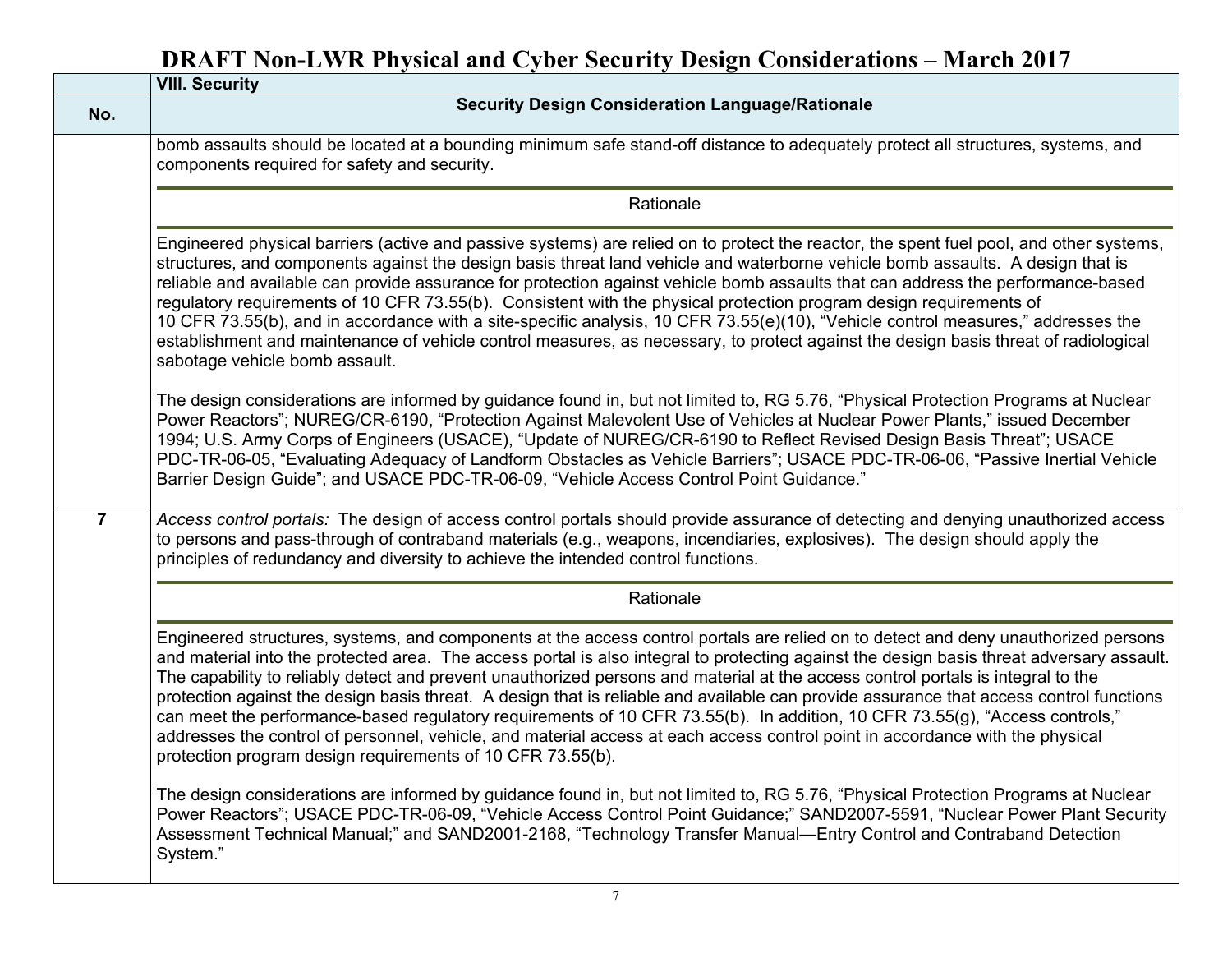|     | <b>VIII. Security</b>                                                                                                                                                                                                                                                                                                                                                                                                                                                           |
|-----|---------------------------------------------------------------------------------------------------------------------------------------------------------------------------------------------------------------------------------------------------------------------------------------------------------------------------------------------------------------------------------------------------------------------------------------------------------------------------------|
| No. | <b>Security Design Consideration Language/Rationale</b>                                                                                                                                                                                                                                                                                                                                                                                                                         |
| 8   | Defense model architecture. The design of the defensive architecture for digital systems and networks to protect against a cyber<br>attack should establish the logical and physical boundaries between digital assets with similar risks and digital assets with lower<br>security risks. Digital assets associated with safety, important to safety, and security functions should be located at the highest<br>security level and protected from all lower levels.           |
|     | Rationale                                                                                                                                                                                                                                                                                                                                                                                                                                                                       |
|     | Segmentation of the cyber-related network architecture will minimize the method and level of access to critical digital computer and<br>communication systems. Under 10 CFR 73.54(c)(4), the cyber security program must be designed to ensure that the function of<br>protected assets identified in 10 CFR 73.54(b)(1) is not adversely impacted due to cyber attacks.                                                                                                        |
|     | The design considerations are informed by guidance found in, but not limited to, Section C.3.2.1, "Security Defensive Architecture," of<br>RG 5.71, "Cyber Security Programs for Nuclear Facilities"; and Section 5.1, "Network Segmentation and Segregation," of National<br>Institute of Standards and Technology (NIST) SP-800-82, "Guide to Industrial Control Systems Security," Revision 2.                                                                               |
| 9   | Cyber security defense-in-depth. A defense-in-depth protective strategy consisting of complementary and redundant cyber security<br>controls should be employed to establish layers of protections to safeguard critical digital assets, critical systems, or both. The failure<br>of a single protective strategy or security control should not result in the compromise of a safety, important-to-safety, security, or<br>emergency preparedness function.                   |
|     | Rationale                                                                                                                                                                                                                                                                                                                                                                                                                                                                       |
|     | A layered strategy involving different overlapping security mechanisms can minimize the impact of a failure in any one mechanism.<br>Under 10 CFR 73.54(c)(1) and 10 CFR 73.54(c)(2), the cyber security program must be designed to implement security controls to<br>protect the assets identified by 10 CFR 73.54(b)(1), and to apply and maintain defense-in-depth protective strategies to ensure the<br>capability to detect, respond to, and recover from cyber attacks. |
|     | The design considerations are informed by guidance found in, but not limited to, Section C.3.2, "Defense-in-Depth Protective<br>Strategies," of RG 5.71, "Cyber Security Programs for Nuclear Facilities"; and Section 5.6, "Recommended Defense-in-Depth<br>Architecture," of NIST SP-800-82, "Guide to Industrial Control Systems Security," Revision 2.                                                                                                                      |
| 10  | Least functionality. The design of the digital assets and digital communication systems should incorporate the principle of least<br>functionality. The design should:                                                                                                                                                                                                                                                                                                          |
|     | (1) Eliminate unused/unnecessary functionality, protocols, ports, and services capable of being used in a stage of a cyber attack; or<br>(2) Disable unused/unnecessary functionality, protocols, ports, and services and provide protections against enabling and use of the<br>capabilities in a stage of a cyber attack; or                                                                                                                                                  |